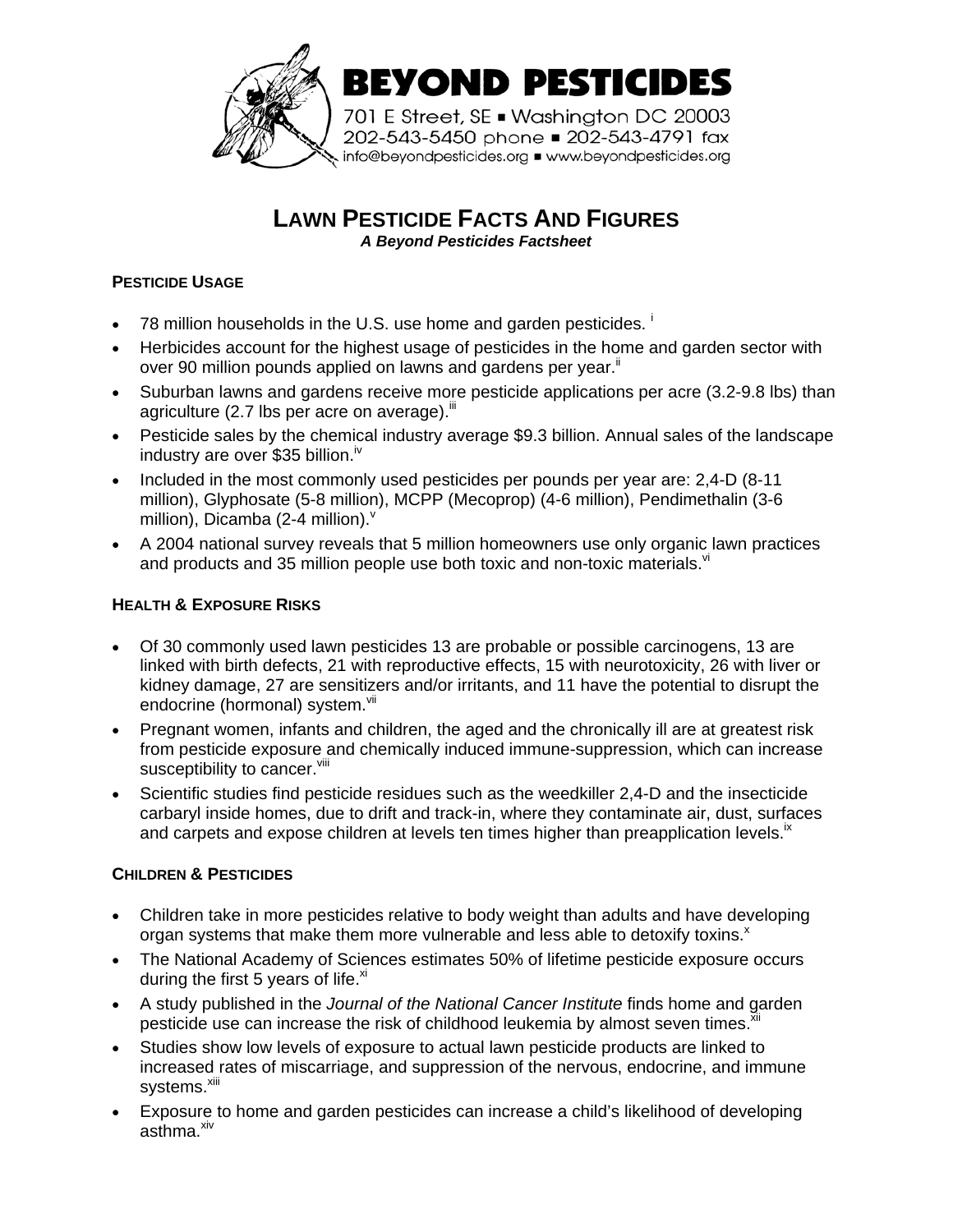- Studies link pesticides with hyperactivity, developmental delays, behavioral disorders, and motor dysfunction.<sup>[xv](#page-3-14)</sup>
- Children ages children ages 6-11 have higher levels of lawn chemicals in their blood than all other age categories. Biomonitoring studies find that pesticides pass from mother to child through umbilical cord blood and breast milk. $^{xvi}$  $^{xvi}$  $^{xvi}$

## **WILDLIFE, PETS & PESTICIDES**

- Studies find that dogs exposed to herbicide-treated lawns and gardens can double their chance of developing canine lymphoma and may increase the risk of bladder cancer in certain breeds by four to seven times.<sup>[xvii](#page-3-16)</sup>
- Of 30 commonly used lawn pesticides: 16 are toxic to birds, 24 are toxic to fish and aquatic organisms, and 11 are deadly to bees.<sup>[xviii](#page-3-17)</sup>
- Pesticides can be toxic to wildlife and cause food source contamination, behavioral abnormalities that interfere with survival, and death. $x$ <sup>ix</sup>
- Lawn and garden pesticides are deadly to non-target species and can harm beneficial insects and soil microorganisms essential to a naturally healthy lawn. $^{xx}$  $^{xx}$  $^{xx}$

## **PESTICIDES IN THE WATER**

- Of 30 commonly used lawn pesticides, 17 are detected in groundwater, and 23 have the potential to leach.<sup>[xxi](#page-3-20)</sup>
- Runoff has resulted in a widespread presence of pesticides in streams and groundwater. 2,4-D, found in weed and feed and other lawn products, is the herbicide most frequently detected in streams and shallow ground water from urban lawns.<sup>[xxii](#page-3-21)</sup>
- Of the 50 chemicals on EPA's list of unregulated drinking water contaminants, several are lawn chemicals including herbicides diazinon, diuron, naphthalene, and various triazines such as atrazine.<sup>xxiii</sup>
- Runoff from synthetic chemical fertilizers pollutes streams and lakes and causes algae blooms, depleted oxygen and damage to aquatic life.

#### **THE REGISTRATION SYSTEM & PESTICIDE REGULATION**

- The health data assessed by EPA for the registration of pesticides comes from the manufacturer of the pesticide. EPA is not obligated under the *Federal Insecticide Fungicide and Rodenticide Act* (FIFRA) to review peer-reviewed scientific literature.
- The U.S. GAO has told Congress on several occasions that the public is misled on pesticide safety by statements characterizing pesticides as "safe" or "harmless." EPA states that no pesticide is 100 percent safe.<sup>[xxiv](#page-3-23)</sup>
- Pesticide testing protocol was developed before science fully understood the human immune and hormonal system. EPA still does not evaluate data for several neurological effects or disruption of the endocrine (hormonal) system.
- EPA does not evaluate the health and environmental effects of actual pesticide formulations sold on the shelf. Data submitted to the EPA also does not account for low-dose effects, synergistic effects with inerts or combined exposure to more than one pesticide at a time.
- Most states have preemption laws that prohibit localities from passing local pesticide-related ordinances that are stricter than the state policy.<sup>[xxv](#page-3-24)</sup>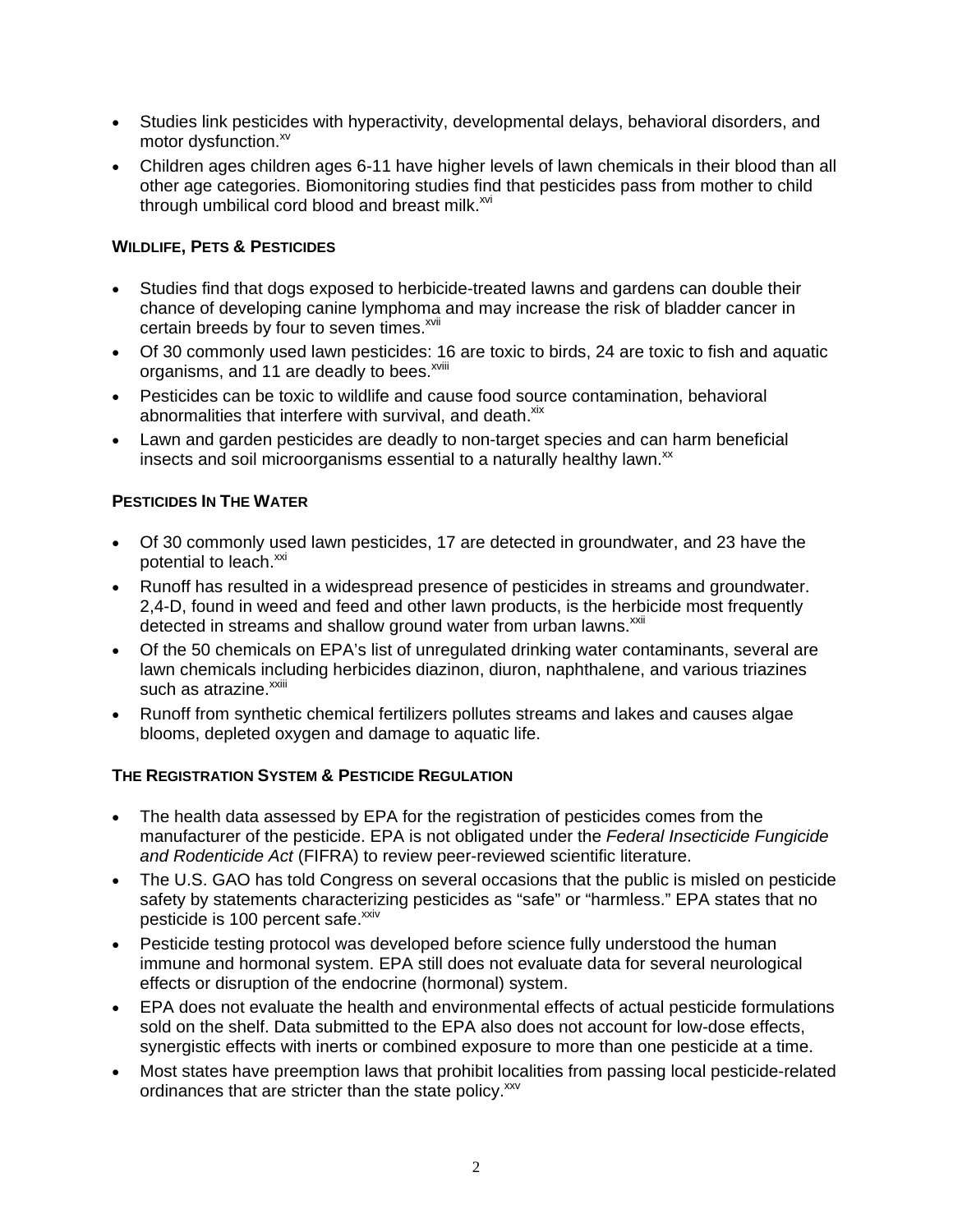# **"INERT" INGREDIENTS**

- Pesticide products are made of an active ingredient and several inert, or other, ingredients. Inert ingredients are neither chemically, biologically nor toxicologically inert. Inerts are not disclosed to the public due to their status as "trade secrets".
- Active ingredients usually comprise only 5% of the actual product; the other ingredients make up the majority of a given pesticide product or formulation. XXVI
- Inert ingredients can be more toxic to humans than the active ingredient. Ethylene chloride, a nerve poison, is an example of an inert ingredient linked with damage to the heart, eyes, liver, and adrenal glands.
- 800 out of 1200 inerts are classified as "of unknown toxicity," 57 as highly toxic due to known carcinogenicity, adverse reproductive effects, birth defects, neurotoxicity and/or other chronic effects, and 64 as potentially toxic.<sup>[xxvii](#page-3-26)</sup>
- 394 chemicals used as inert ingredients are listed as active ingredients in other pesticide products, and more than 200 inerts are considered hazardous pollutants and/or hazardous waste under federal environmental statutes.<sup>[xxviii](#page-3-27)</sup>

## **REFERENCES**

<sup>iv</sup> EPA. 2004. Pesticides Industry Sales and Usage: 2000 and 2001 Market Estimates; U.S. Census Bureau. 2004. Services to Buildings and Dwellings: 2002 Economic Census. EC02-561-07. v

 $V$  EPA. 2004. Pesticides Industry Sales and Usage: 2000 and 2001 Market Estimates.

vi The National Gardening Association and *Organic Gardening Magazine.* 2004 July. Environmental Lawn and Garden Survey.

vii Beyond Pesticides Factsheet. 2005 April. *Health Effects of 30 Commonly Used Lawn Pesticides*. http://www.beyondpesticides.org/lawn/factsheets/30health.pdf<br>viii EPA. 2003. Tackling a Suspected Hazard of Aging.

 $\overline{a}$ <sup>i</sup> U.S. Environmental Protection Agency (EPA). 2004. Pesticides Industry Sales and Usage: 2000 and 2001 Market Estimates. EPA-733-R-04-001.

ii ibid.

III National Research Council. 1980. Urban Pest Management. National Academy of Sciences; Abrams, R., Attorney General of New York. 1991. "Toxic Fairways: Risking Groundwater Contamination from Pesticides on Long Island Golf Courses," Environmental Protection Bureau; Pimentel, D, et al. 1991. "Environmental and Economic Impacts of Reducing U.S. Agricultural Pesticide Use," Handbook of Pest Management in Agriculture, 2nd ed. CRC Press, Florida, p.679.

<http://www.epa.gov/ord/archives/2003/september/htm/article1.htm> (accessed 3/4/05); U.S. EPA. 2002 Oct 31. "EPA Announces New Aging Initiative to Protect Older Persons From Environmental Health Threats." EPA Pesticide Program Update. Office of Pesticide Programs; National Research Council. 1993. "Pesticides in the Diets of Infants and Children," National Academy Press. Washington, DC.; Repetto, R., et al. 1996 March. Pesticides and Immune System: The Public Health Risk, World Resources Institute, Washington, DC.

<sup>&</sup>lt;sup>ix</sup> Rudel, Ruthann, et al. 2003. "Phthalates, Alkylphenols, Pesticides, Polybrominated Diphenyl Ethers, and Other Endocrine-Disrupting Compounds in Indoor Air and Dust," *Environmental Science and Technology* 37(20): 4543-4553; Nishioka, M., et al. 2001. "Distribution of 2,4-D in Air and on Surfaces Inside Residences After Lawn Applications: Comparing Exposure Estimates from Various Media for Young Children," *Environmental Health Perspectives* 109(11); Lewis, R., et al. 1991. "Determination of Routes of Exposure of Infants and Toddlers to Household Pesticides: A Pilot Study," EPA, Methods Research Branch.

EPA. 1996. Environmental Health Threats to Children. Office of the Administrator. 175-F-96-001.